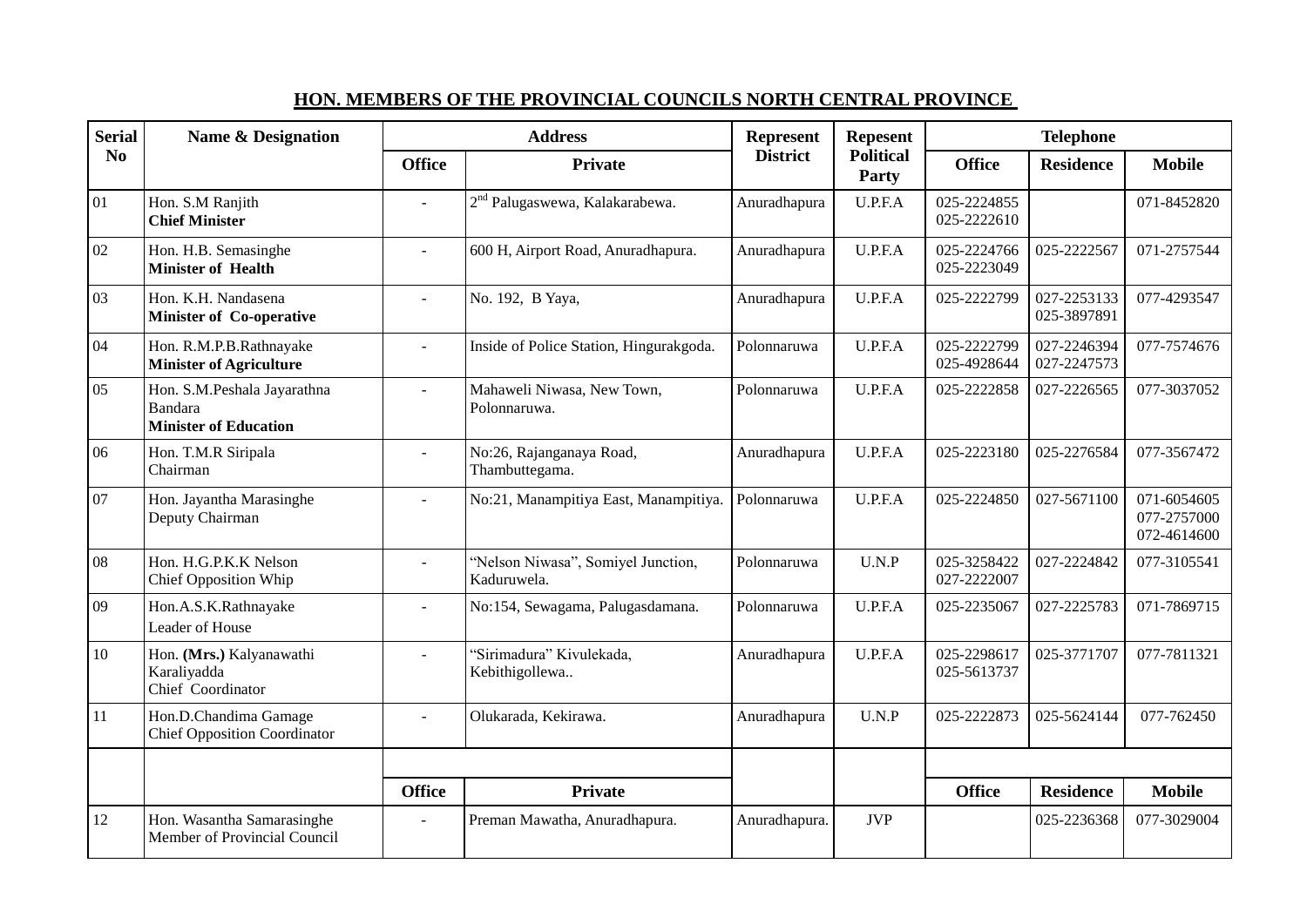| <b>Serial</b> | Name & Designation                                              |        | <b>Address</b>                               | <b>Represent</b> | <b>Repesent</b> | <b>Telephone</b> |                            |                            |
|---------------|-----------------------------------------------------------------|--------|----------------------------------------------|------------------|-----------------|------------------|----------------------------|----------------------------|
| 13            | Hon. Barty Premalal Dissanayake<br>Member of Provincial Council | $\sim$ | 'Sanasuma", Airport Road,<br>Anuradhapura.   | Anuradhapura.    | U.P.F.A         |                  | 025-2222692                | 077-7810506                |
| 14            | Hon. G. Weerasena<br>Member of Provincial Council               | $\sim$ | No:106, Sekkupitiya Road, Kekirawa.          | Anuradhapura.    | U.P.F.A         | 025-2265152      | 025-2264559<br>025-2265152 | 077-7783877                |
| 15            | Hon.Susil Gunarathna<br>Member of Provincial Council            |        | Lolugaswewa, Etaweeragollawa.                | Anuradhapura     | U.P.F.A         |                  | 025-3251496                | 077-4346282                |
| 16            | Hon. M.Herath Banda<br>Member of Provincial Council             | $\sim$ | 618-B A, 11 stage, Anuradhapura.             | Anuradhapura.    | U.P.F.A         |                  | 025-2235336                | 077-7273578                |
| 17            | Hon. G. G. Chandrasena<br>Member of Provincial Council          |        | No. 233, Track 4, New Town,<br>Medirigiriya. | Anuradhapura.    |                 | 027-2248038      | 027-2248038                | 077-3265320                |
| 18            | Hon. Sarath Illangasinghe<br>Member of Provincial Council       |        | Kadaweediya, Thirappane.                     | Anuradhapura.    | U.P.F.A         |                  |                            | 071-6827612                |
| 19            | Hon. W.M.Upali<br>Member of Provincial Council                  |        | 'Sewwandi",<br>Thammannapura, Anuradhapura.  | Anuradhapura.    | U.P.F.A         |                  | 025-3258373                | 077-9652414                |
| 20            | Hon. A.Athukorala<br>Member of Provincial Council               | $\sim$ | D.S Senanayake Mawatha, Polonnaruwa.         | Polonnaruwa      | U.P.F.A         | 027-2222210      | 027-2223282                | 077-3929655<br>077-3163001 |
| 21            | Hon.Janak Mahendra Adikari<br>Member of Provincial Council      |        | Yakkala Road, Kekirawa.                      | Anuradhapura.    | U.P.F.A         |                  |                            | 077-5672929                |
| 22            | Hon.P.B Kumara<br>Member of Provincial Council                  | $\sim$ | Galwaduwagama, Seewalakulama.                | Anuradhapura.    | U.P.F.A         |                  |                            | 077-9354873                |
| 23            | Hon. K.P Sarath Kumarasiri<br>Member of Provincial Council      |        | Pahala Halmillawa, Nochchiyagama.            | Anuradhapura.    | U.P.F.A         |                  |                            | 077-3939921                |

| <b>Serial</b><br>N <sub>0</sub> | <b>NAME &amp; DESIGNATION</b>                                                |        | <b>ADDRESS</b>                         | <b>Represent</b> | <b>Repesent</b>           | <b>Telephone</b> |                         |               |
|---------------------------------|------------------------------------------------------------------------------|--------|----------------------------------------|------------------|---------------------------|------------------|-------------------------|---------------|
|                                 |                                                                              | Office | Private                                | <b>Distriet</b>  | <b>Political</b><br>Party | <b>Office</b>    | <b>Residence</b>        | <b>Mobile</b> |
| 24                              | Hon. Sampath Sri Nilantha<br>Wickramarachchi<br>Member of Provincial Council |        | 19, Daniyawa, Divulankadawala.         | Polonnaruwa      | U.P.F.A                   |                  | 027-3278931 072-5351716 |               |
| 25                              | Hon. M.M.Donald                                                              |        | No:05, Neeranga Halmola, Madirigiriya. | Polonnaruwa      | U.N.P                     | 027-2448514      | $027 - 2248514$         | 071-6111130   |